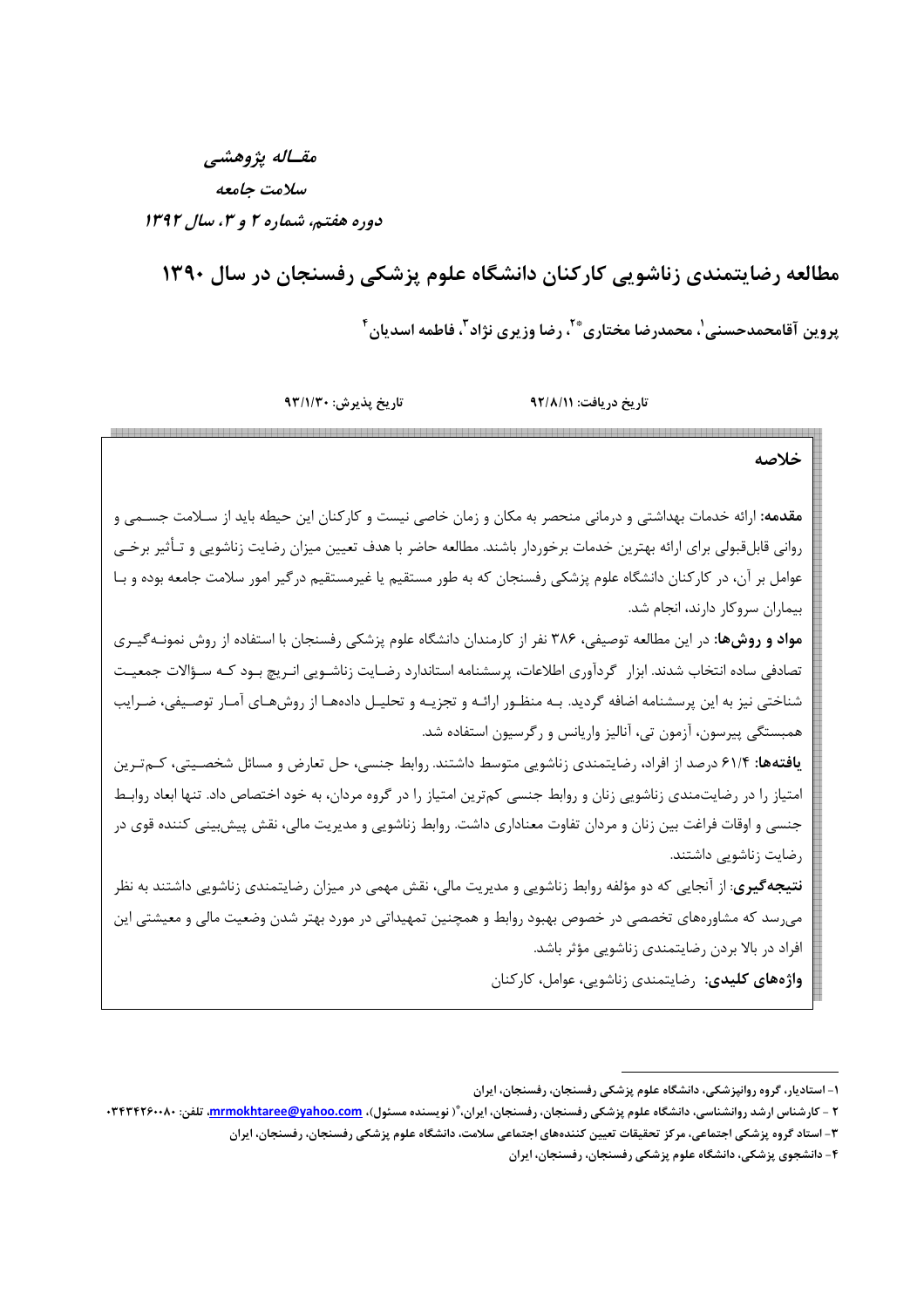است که به رغم این خواستهها، نیازها و آرزوهای مهـم و بـزرگ، چرا وضعیت کنونی ازدواج شباهت زیادی به ایـن مـوارد نـدارد؟ واقعیت امر این است که زندگی زناشویی همیشه در معرض خطر بروز اختلافات متعددى است كه شامل اعتياد همسـر، مشـكلات مالي و اقتصادي، بيماري رواني، جسمي يا جنسي يكي از زوجين است. اما آیا نارضایتی زوجین از زندگی زناشویی همیشه به دلیل اختلافات بنيادين ناشي از عوامل ذكر شـده اسـت؟ جـواب ايـن سؤال منفی است. گاهی اختلافات به گونـهای کـاملاً متفـاوت از آنچه ذکر شده خود را نشان میدهند و منجـر بـه عـدم رضـایت زناشویی و یا در نهایت طلاق زوجین از همدیگر می گردد. بیشــتر اختلافات زناشويي عليرغم وجـود مشـكل خـاص اقتصـادي ويـا اعتياد، به دليل عدم توافق زوجين در حـل مسـائل زنـدگي و يـا عدم برقراری ارتباط مؤثر با یکدیگر رخ میدهد. به نظر می رسد این تعارضات نه نتیجه عدم علاقه زوجین و نـه بـه علـت وجـود اختلافات بنیادین است، بلکه هر دو طرف در عین دوست داشتن و علاقه به همدیگر، در روابط خود به طور ناخواسـته و شـاید بـه دلیل ناآگاهی از تفـاوتهـای روانشـناختی بـین دو جـنس، بـا راهبردهای ارتباطی متفاوت ارتباط برقرار می کنند. نتیجه تفاوت در این روابط را میتوان در بالا گرفتن اختلافات زناشویی و افت رضایتمندی و حتی طلاق مشاهده کرد[۷]. در سـالهـای اخیـر احساس امنیت، آرامش و روابط صـمیمانه میـان مـرد و زن بـه سستی گراییده و عنصر خانواده، به گونهی فزایندهای با نیروهای ویرانگر رو به رو شده است. میزان طلاق در غرب به ویژه آمریکا رو به فزونی است، بـه گونـهای کـه در ایـن کشـور، ۵۲ درصـد ازدواجها به طلاق ختم میشود[۸]. بعـد از طـلاق، حـدود ۶۶/۵ درصد زنان و ۷۰ درصد مردان، مجدداً ازدواج می کننــد و حــدود ۵۰ درصد افرادی که برای بار دوم ازدواج کردهاند دوباره طـلاق می گیرند. طبق آمار سازمان ثبت احوال کشور، در سال ۱۳۸۹ تعداد ۱۳۷۲۰۰ واقعه طلاق در کشور به ثبت رسیده کـه نسـبت به مدت مشابه سال قبل از آن، ٩/١ درصد افزايش داشته است. طبق این آمار، نسبت ازدواج به طلاق در سال ۹۰ در کشور ۶ بـه ۱ بوده است[۹].

#### مقدمه

خانواده یکی از ارکان مهم جامعه در کل تاریخ بشر و در همـه ممالک بوده و هست؛ تا جایی که این عنصر مهـم، در پیشـبرد و بقاء جامعه، نقشی اساسی بازی میکند و این در حالی است کـه عامل شکل گیری خانواده و سنگ زیربنـای آن ازدواج اسـت[۱]. ازدواج یک رابطه پیچیده و ظریف بـین دو انسـان اسـت کـه در دستیابی زن و مرد به نیازهای عاطفی-روانبی و جسمی آن ها نقش اساسی دارد[۲]. با تکامل فرهنگ ها ازدواج به صـورت یـک رسم و آیین مقـدس و دینـی درآمـده و شکسـت ایـن ارتبـاط و پیمان، یک برچسب اجتماعی را به طرفین می;ند[۳]. این پیونـد زناشویی، از مهم ترین روابط صمیمانه بین انسان ها است کـه بـا پیوند خویش، سعی می کنند به کمال رضایت از زنـدگی خـود برسند. خانواده و در نهایت جامعـه سـالم، از پیونـدهای آگاهانـه زوجين شكل مي گيـرد. همچنــين ازدواج يكـي از قـديمي تـرين پیوندهای انسانی است که ارضاء کننده و رشد دهنـده شخصـیت آدمے است[۴]. آنچـه در ازدواج مهـم مـی،باشـد سـازگاری و رضایتمندی زناشویی است. زوجین سازگار، زوجینی هستند کـه توافق زیادی با یکدیگر دارند، از نوع و سطح روابطشان راضیاند، از نوع و کیفیت گذران اوقات فراغت رضایت داشــته و در زمینــه وقت و مسائل مالی مدیریت خوبی اعمال مـیکننـد[۵]. در ایـن بین میتوان بیان داشت که رضایت زناشویی، وضعیتی است کـه در آن، زن و شوهر، در بیشتر مواقع احساس خوشبختی، رضایت از ازدواج و رضایت از همدیگر دارند. این متغیر به صورت طیفی از رضایتمندی زیاد تا نارضایتی زیاد تصـور مـی شـود [۶]. تمـام کسـانی کـه مـیخواهنـد ازدواج کننـد، قبـل از شـروع زنـدگی زناشویی، به تحقق زندگی مشـترک موفـق و پـر دوام امیدوارنـد. آنها علاقمندند همسرى مناسب انتخاب و تـا آخـر عمـر بـا وى زندگی کنند. آنها میخواهند خـانوادهشـان سـالم و سـعادتمند بوده و فرزند یا فرزندانی صالح و لایـق داشـته باشـند. تفـاهم و توافق با همسر، رضایتمندی از زندگی و داشتن زندگی مشترک استوار و محکم، از دیگر خواستههای کسانی است که می خواهند ازدواج كنند. در یک کلام، همه آنان می خواهند با هم کامل شده و لازم و ملزوم و متمم و مکمل همدیگر باشـند. امـا سـؤال ایـن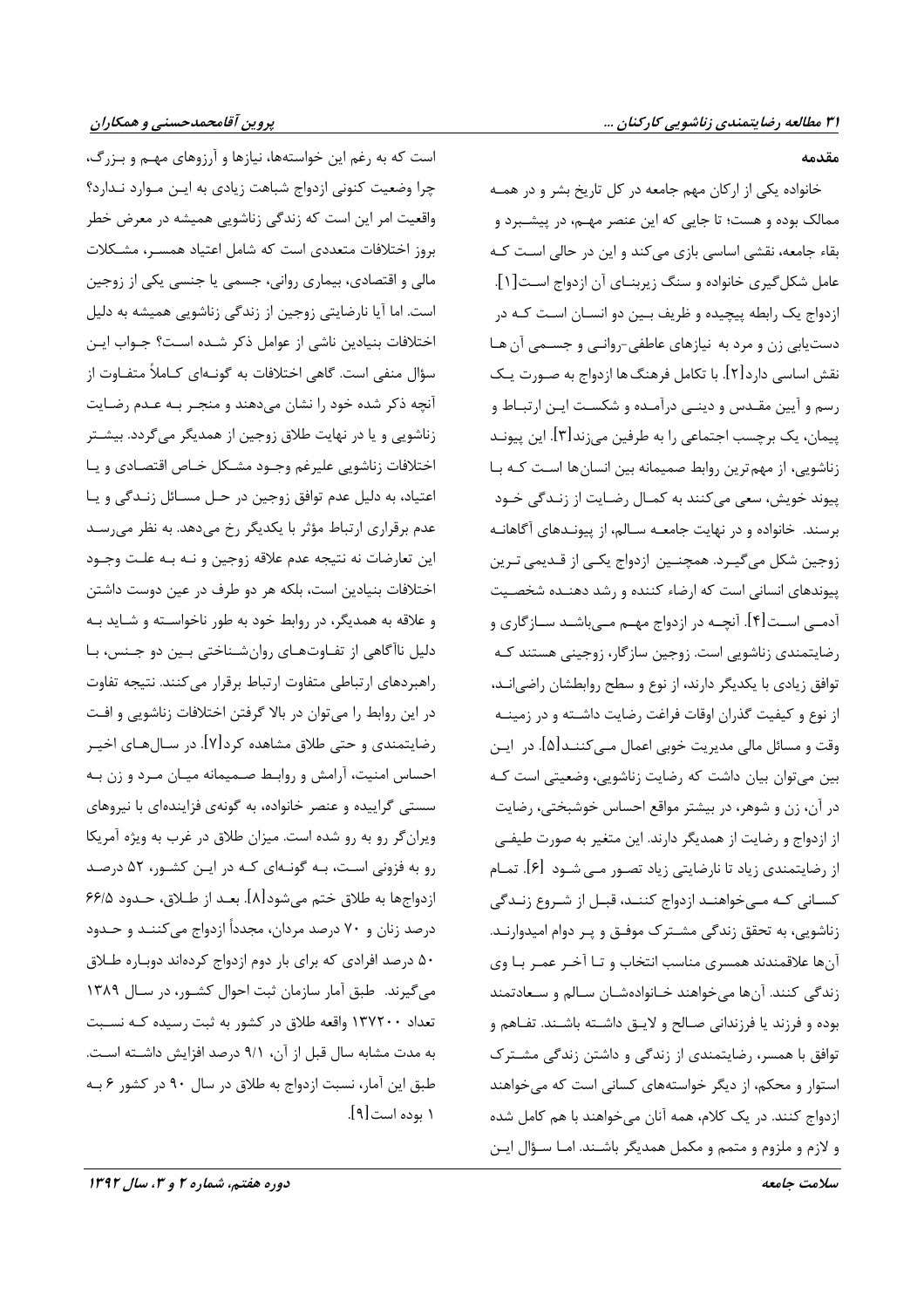طلاق و جدایی نتایج منفی عمیقی، چه از نظر روانی و چــه از

نظر جسمانی در هر دو زوج به جای می گذارد. این اثـرات منفـی

به طور خلاصه شامل افزايش خطر بيماريهـاي روانـي، افـزايش

تصادفات منجر به فوت و مـرگ و ميـر ناشـي از بيمـاريهـا و …

خوب، موجب می شود افراد، سالم تـر و شـادتر بـه زنـدگی ادامـه دهند[۳]. رجبی به بررسی رضایتمندی زناشـویی پرسـتاران زن پرداخت. نتایج مطالعه وی حاکی از رابطـه منفـی تعـارض کـار-خانواده و خانواده-کار بـا رضـایت زناشـویی بـود. وی در نهایـت چنین نتیجه گیری می کند که پرستاران از دخالت دادن مسائل شغلی در مسئولیتهای خانوادگی که منجر به کاهش رضایت از شغل، زندگی خانوادگی و سلامتی می شود پرهیـز نماینـد[۱۹]. نتايج مطالعه واقعي نيز حاكي از اين بـود كـه رضـايت زناشـويي کارمنــدان دانشــگاه علــوم پزشــکی و دانشــگاه بیرجنــد تفــاوت معناداری نداشت. نتایج وی حاکی از این بود کـه عمـده میـزان نارضایتی بین مؤلفههای نه گانه رضایت زناشویی در زمینه روابط جنسـی و حـل تعـارض بـود[۲۰]. در مطالعـه وی ۲۲/۵درصـد کارمنـدان از زنـدگی زناشـویی خـود ناراضـی بودنـد کـه سـطح نارضایتی حدود ۱۰درصد آنها شدید بود. بـا عنایـت بـه مطالـب بیان شده و لزوم دستیابی به آمار جامعی از میـزان رضـایتمندی زناشویی در کارکنـان دانشـگاه علـوم پزشـکی رفسـنجان جهـت برنامهریزی دوره های آموزشی لازم برای افـزایش رضـایتمندی و در نهایت افزایش بهـرهوری سـازمانی، مطالعـه حاضـر بـا هـدف تعیـین میـزان رضـایتمندی زناشـویی کارکنـان دانشـگاه علـوم یز شکی رفسنجان انجام گردید.

## مواد و روشها

جامعه آماري اين پـژوهش توصـيفي، شـامل كليـه كاركنـان متأهل دانشگاه علوم پزشكي رفسـنجان بـود و نمونـهگيـري بـه صورت طبقهای (بر اساس تعداد افراد شاغل در هـر مرکـز) و بـه شیوه تصادفی ساده انجام شـد و در نهایـت، ۵۰۰ نفـر از جامعـه آماری انتخـاب شـدند. جهـت جمـع آوری دادههـا از پرسشـنامه حاوی مشخصـات فـردی و پرسشـنامه رضـایت زناشـویی انـریچ اسـتفاده شـد. ايـن پرسشـنامه بـه عنـوان يـک ابـزار معتبـر در تحقيقات متعددي بـراي رضـايت زناشـويي مـورد اسـتفاده قـرار گرفته است. اولسون، نظریهپرداز بزرگ ازدواج، از این پرسشـنامه برای بررسی رضایت زناشویی استفاده کرده و معتقد است که این مقیاس، مربوط به تغییراتی مے شود کـه در طـول دوره حیـات آدمي رخ مي دهد و همچنين در اين خصوص به تغييراتي كـه در است، همچنین اثرات منفی زیادی بر فرزندان به جای می گـذارد که به طور خلاصه می توان بـه افسـردگی، گوشـه گیـری، ضـعف كفايت اجتماعي، مشكلات بهداشتي، مشكل در زمينــه پيشــرفت تحصیلی و غیره اشاره کرد[۱۰]. بهداشت روانی جامعه و سلامت فیزیکی و عاطفی، در گرو سلامت روابط زناشویی، تـداوم و بقـای ازدواج اسـت[۱۲-۱۱] مطالعــات نشــان مــىدهــد كــه رضــايت زناشویی به رضایت کلی فرد کمک می کند؛ یعنی همسرانی که از رضایت زناشویی بالایی برخوردارند، عزت نفس بیشتری داشته و در روابط اجتماعی سازگارترند. رضایت زناشـویی نتیجـه فرآینـد زناشویی و شامل عواملی مانند ابـراز محبـت و عشـق همسـران، احترام متقابل، روابط جنسي، تشابه نگرش و چگـونگي ارتبــاط و حل مسئله است[۱۳]. در مجموع، رضایتمندی، از نیمهی دههی ۱۹۷۰ رو به کاهش است امـا بسـياري از زوجـين نيـز تـرجيح میدهند که در تعارض زیاد باقی مانده یا خـود را بـه بـیخیـالی محض بزنند. اما به هر حال بر خلاف این آمـار دلسـرد کننـده از طلاق، باز بسیاری از افراد ازدواج مے کننـد. جـان گـاتمن بیـان میدارد که وقتی مسئلهای برای بروز بحران در زندگی زناشویی وجود ندارد زوجين ميزان بالايي از رضايتمندي زناشويي را گزارش میکنند. روابط زناشویی رضایتبخش، زیربنـای عملکـرد خوب خانواده است و باعث رشد شایستگی و توانایی سـازگاری و انطباق در بين كودكان ميشــود[۶]. همچنــين نتــايج مطالعــات، مبین این نکته است که افراد متأهلی که زندگی پایداری داشته و از زندگی زناشویی خود رضایت کافی دارند، عموماً عمـر طـولانی دارند، بیشتر احتمال دارد از سـرطان نجـات یابنــد[۱۴]، تغذیــه سالم و مطلوب داشته[۱۵] و کمتـر دچـار بیمـاری افسـردگی و مشکلات روانشناختی میشوند[۱۶]. رضایتمندی زناشویی تحت تأثير عوامل مختلفي نظير رضايت از خلـق و خـوى همسـر[١٧] اعتماد، وفـاداري، عشــق و اشــتغال همســر [۱۸] نيــز قــرار دارد.

چنانکه پژوهش های مختلف، این نکته را نشان داده اند که ازدواج

دوره هفتم، شماره ۲ و ۳، سال ۱۳۹۲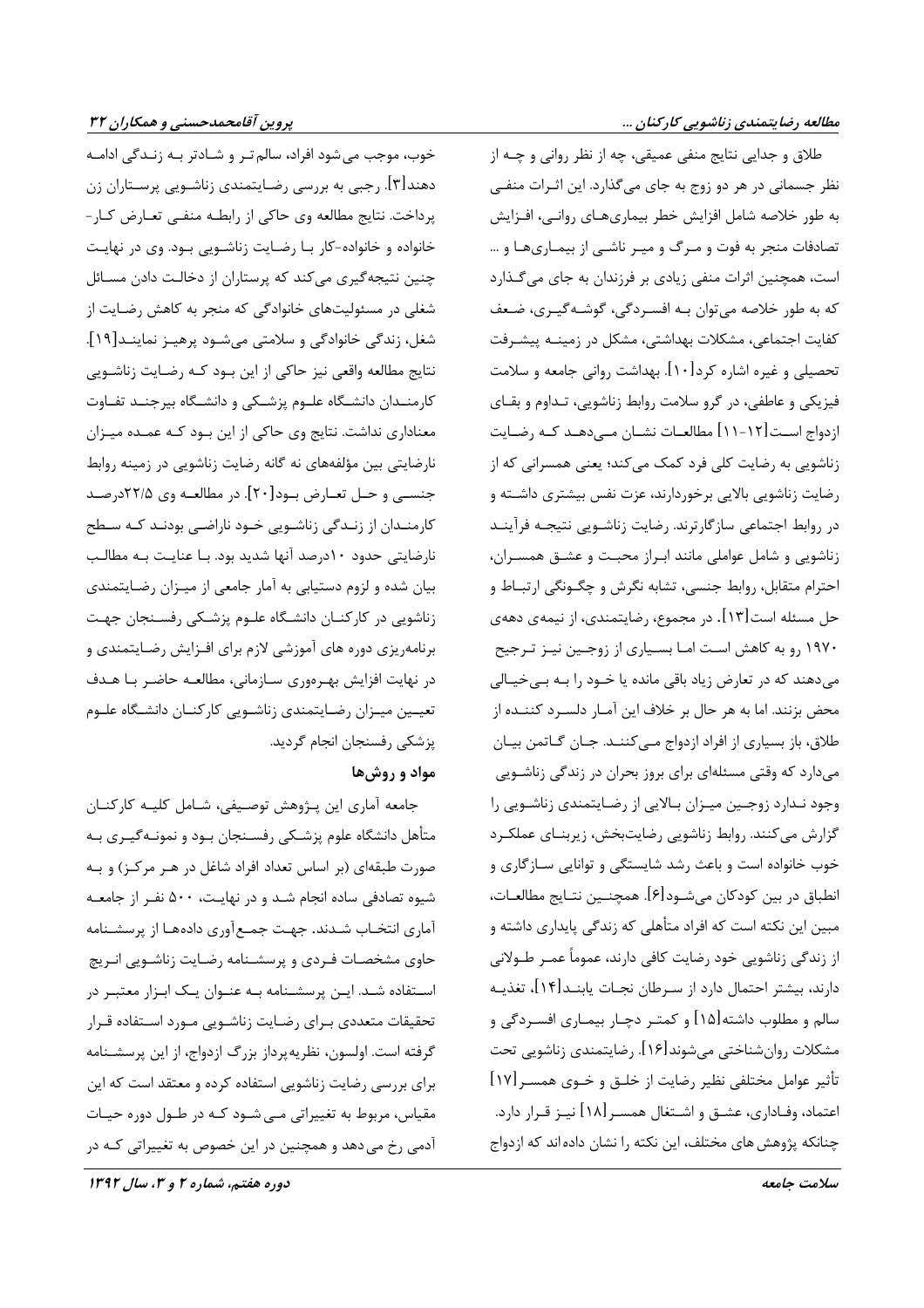۳۳ مطالعه رضایتمندی زناشویی کارکنان ...

پروین آقامحمدحسنی و همکاران

احساسات و علائق شخص درباره اعتقــادات و اعمــال مــذهبي در زندگی زناشویی در این مؤلفه ارزیابی میگردد. بلین و اولسون، اعتبار این پرسشنامه را با ضریب آلفای کرونباخ ۰/۹۲ گـزارش کردند[۲۱]. روایی و اعتبار ایـن پرسشـنامه در پژوهشـی توسـط سلیمانیان برآورد گردید و ضریب اعتبار آن از طریق ضریب آلفـا ۹۳/ . محاسبه شد [۴]. در نهایت دادهها با استفاده از روش هـای آماري توصيفي و آزمون هاي تي، آنوا و رگرسيون خطي در سطح معنه داري p<٠/٠۵ مورد تجزيه و تحليل قرار گرفتند. بافتهها

از ۵۰۰ نمونه انتخاب شده، ۳۸۴ نفر در مطالعه شرکت کردند که ۱۲۱ نفر (۳۱/۵۱٪) از آنـان مـرد و ۲۶۳ نفـر (۶۸/۴۸٪) زن بودند. حداقل سن در نمونههای مورد مطالعـه ۲۳ و حـداکثر آن ۶۲ سال با میانگین ۳۹/۵۲ بود. همچنین حداقل سن ازدواج ۱۳ سال و حداکثر آن ۶۲ سال بود. نمونههـای مـورد مطالعـه دارای حداكثر ۶ فرزند بودند. مـدت ازدواج نيـز از ۵ مـاه تـا ۳۶ سـال متغیر بود. ۵/۷ درصد از آزمودنی هـا نارضـایتی زناشـویی شـدید (۷/۵٪ در گـروه زنــان و ۱/۷٪ در گـروه مـردان)، ۲۴/۴درصـد ناراضی از زنـدگی زناشـویی (۲۸/۳/ در گـروه زنـان و ۱۵/۷/ در گروه مردان)، ۶۱/۴درصد رضایت نسبی (۵۶/۶٪ در گروه زنبان و ۷۱/۹٪ در گروه مردان)، ۸درصد رضایت زیاد (۷/۲٪ در گروه زنان و ۹/۹٪ در گروه مردان) و ۰/۵٪ درصد رضایت بسیار زیاد (۰/۴٪ در گروه زنان و ۰/۸٪ در گروه مردان) داشتند (نمودار ۱). خانواده به وجود می آید حساس است [نقــل از ۴]. از ایــن ابــزار، همچنین می توان به عنوان یک ابزار تشخیصی برای زوجهایی که در جســتجوى مشــاوره زناشــويى و بــه دنبــال تقويــت رابطــه زناشویی شان هستند، استفاده نمـود. ایـن پرسشـنامه دارای ۴۷ سؤال و ۹ مؤلفه می باشد که عبارتند از: الف)موضوعات شخصیتی که درک شخص از همسرش را با توجه به رفتارها و ویژگــی هــا و سطح , ضایت یا عدم , ضایت که مربوط به ایـن موضـوعات اسـت ارزیابی میکند. ب)ارتباط زناشویی: این مقیـاس بـه احساسـات، اعتقادات و نگرشهای شخص نسبت به نقش ارتباط در تـداوم روابط زناشويي مربوط مي گردد. ج)حل تعـارض: ايـن مقيـاس نگرشها، احساسات و اعتقادات شخصـی همسـر را در بـه وجـود آوردن یا حل تعارض ارزیابی میکند. د)نظارت مالی: این مقیاس تمرکز دارد روی علائق و نگرشهای مربوط به روش اقتصـادی و مسائلی که در روابط زن و شوهر اداره میشوند. ه)اوقات فراغت: این مقیاس ترجیحات شخصی هر زوج را بـرای گذرانـدن اوقـات فراغت ارزيابي مي كند. و)روابط جنسي: مؤلفه مذكور، احساسـات و نگرانیهای شخصی را درباره روابط جنسی و عاطفی با همسـر، ارزیابی مینماید. ز)ازدواج و بچهها: ایـن مقیـاس، نگـرشهـا و احساسات شخصی را درباره داشتن بچه و توافق روی تعداد فرزندان ارزيابي مي كند. ح)مؤلفه اقوام و دوستان: اين مقياس بـه ارزيابي احساسات و علائق مربوط به روابط با خويشاوندان، اقــوام همسر و دوستان میپردازد. ط)جهت گیری مذهبی: نگـرشهـا و



نمودار ۱ - فراوانی رضایتمندی زناشویی در نمونه های مورد مطالعه به تفکیک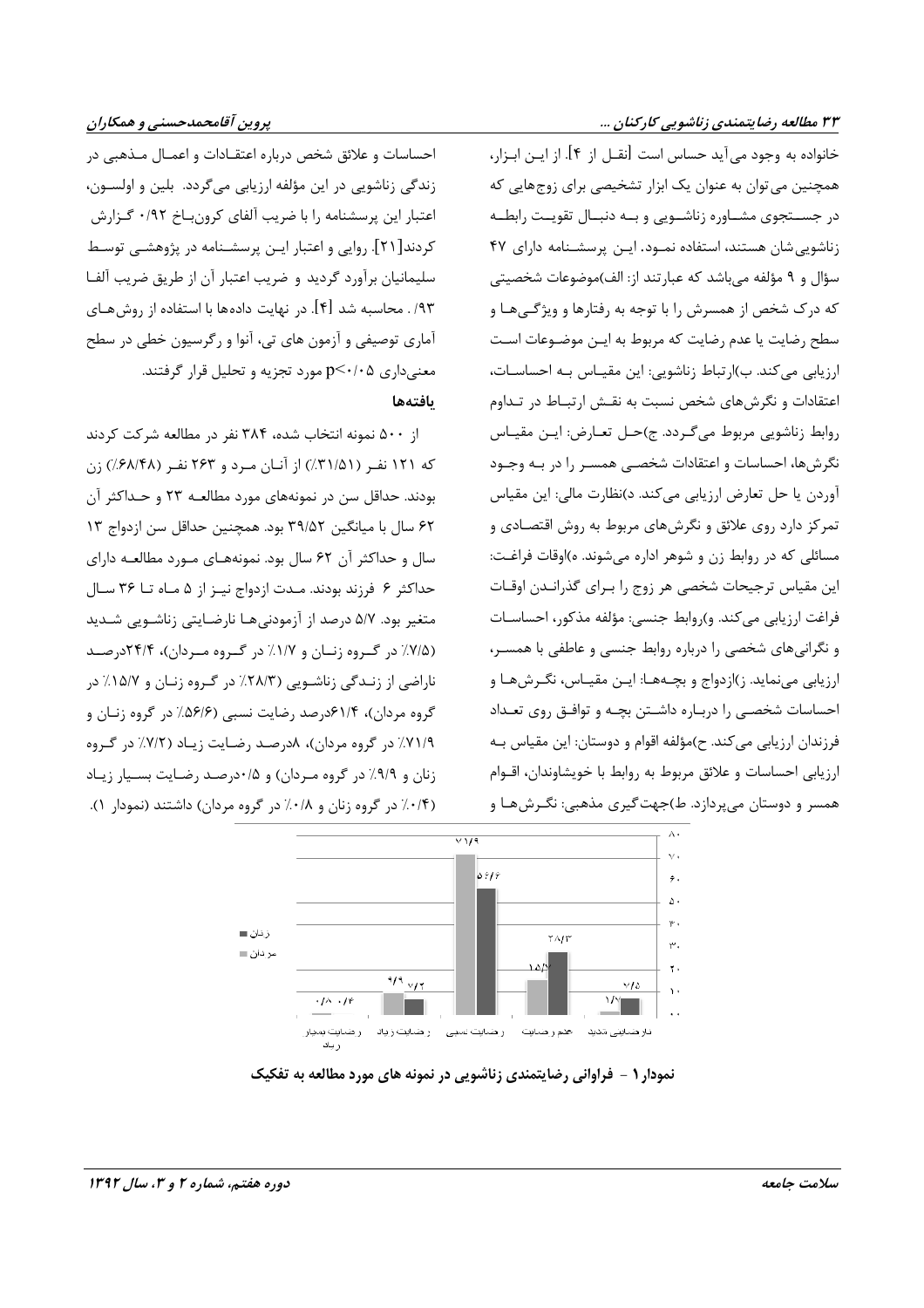ضـریب همبســتگی رضـایت زناشــویی و مؤلفــههــای آن بــا مشخصات جمعیت شناختی در جدول ۱ آمده است. در خصوص تفاوت رضایت زناشویی و مؤلفـههـای آن در دو جـنس، میتـوان گفت در دو گـروه زنـان و مـردان، تفـاوت معنـاداري از نظـر

مؤلفههای روابط جنسی و اوقات فراغت وجود نداشت اما تفــاوت دیگر مؤلفهها و نیـز نمـره کـل رضـایت زناشـویی در دو جـنس معنادار بود (جدول۲).

| جدول ۱ - همبستگیهای متقابل رضایتمندی زناشویی و ابعاد آن با مشخصات دموگرافیک |  |
|-----------------------------------------------------------------------------|--|
|-----------------------------------------------------------------------------|--|

|                                                                                     |                          |                      | سطح معناداري                                                      |                                                                          |                                                            |                              | ضريب همبستگي پيرسون                     |                                     |                   |
|-------------------------------------------------------------------------------------|--------------------------|----------------------|-------------------------------------------------------------------|--------------------------------------------------------------------------|------------------------------------------------------------|------------------------------|-----------------------------------------|-------------------------------------|-------------------|
| جنس                                                                                 | بيمارى                   | بيمارى               | وضعيت                                                             | وضعيت                                                                    | وضعيت                                                      | داشتن                        | مدت ازدواج                              | سن                                  | ابعاد رضايتمندى   |
|                                                                                     | همسر                     |                      | استخدامی                                                          | تحصيلى                                                                   | اقتصادى                                                    | فرزند                        |                                         |                                     | زناشويى           |
| $\langle \cdot   \cdots$                                                            | .419                     | $\cdot/\gamma$       | $\cdot$ / $\cdot$ $\varphi$                                       | $\cdot/\cdot\cdot$                                                       | $\cdot/\cdot$ \                                            | $\cdot/\Lambda\mathsf{r}$    | $- \cdot / \cdot \mathfrak{FP}$         | $\cdot/\cdot\,\mathbf{Y}\Delta$     | مسائل شخصيتى      |
| $\langle . . \, .$                                                                  | $\cdot/1$                | $\cdot$ /۴۳          | $\cdot/\cdot\cdot$                                                | $\langle . . \, .$                                                       | $\cdot/\cdot$ $\mathsf{Y}$                                 | $\cdot/\lambda\mathrm{V}$    | *-./1 TV                                | $- \cdot / \cdot \Delta \Lambda$    | روابط زناشويي     |
| $<\!\!\boldsymbol{\cdot}\!$ / $\!\!\boldsymbol{\cdot}\!$ . $\!\!\boldsymbol{\cdot}$ | .19                      | $\cdot$ /16          | .779                                                              | $\cdot/\cdot$ $\uparrow \uparrow$                                        | $\cdot$ / $\cdot$ 9                                        | $\cdot$ /9 $\gamma$          | $\cdot/\cdot\backslash$ ۶               | $\cdot$ / $\cdot$ $\Delta \Upsilon$ | حل تعارض          |
| $\cdot/\cdot\cdot\tau$                                                              | $.40 \times$             | $\cdot/\cdot$ ۴      | $\cdot/\Omega$                                                    | $<\!\!\boldsymbol{\cdot}\!$ $\!+\!\!\boldsymbol{\cdot}\!$                | $<\!\!\boldsymbol{\cdot}\!$ / $\!\!\boldsymbol{\cdot}\!$ . | $\cdot$ /58                  | $\cdot$ / $\cdot$ $\uparrow$ $\uparrow$ | $\cdot/\cdot$ YF                    | مديريت مالي       |
| $\cdot$ / $\cdot$ 9                                                                 | $\boldsymbol{\cdot}$ /٣  | $\cdot/\cdot\cdot$ Y | $\cdot$ / $\mathcal{F}$ $\vee$                                    | $\cdot/\cdot$ \ $\Upsilon$                                               | $\langle \cdot   \cdot \cdot \cdot$                        | $\cdot/\lambda$ ۶            | *-./.98                                 | $- \cdot / \cdot \tau \Delta$       | اوقات فراغت       |
| $\cdot/\cdot \wedge$                                                                | .199                     | $\cdot$ / $\cdot$ /  | $\cdot$ /Y \                                                      | $\cdot/\cdot\,\mathrm{Y}\lambda$                                         | $\cdot/\cdot \gamma$                                       | $\cdot$ / $\cdot$ $\epsilon$ | **-./14\                                | ※※-・/1Y۶                            | روابط جنسى        |
| $\cdot$ / $\cdot$ /                                                                 | $\cdot$ /۶               | $\cdot$ / Y $\Delta$ | $\boldsymbol{\cdot}\,/\boldsymbol{\cdot}\, \boldsymbol{\upgamma}$ | $<\!\!\boldsymbol{\cdot}\!$ / $\!\!\boldsymbol{\cdot}\!$ . $\!\!\cdot\!$ | $\left. <\ldots\right.$                                    | $\cdot/7$                    | $- \cdot / \cdot \tau V$                | $\cdot/\cdot \Delta$                | ازدواج و فرزندان  |
| $\cdot/\cdot\cdot$                                                                  | $\cdot/\Upsilon$         | $\cdot$ /٣ $\Lambda$ | $\cdot$ /٢٧                                                       | $\cdot/\cdot\setminus\mathbf{y}$                                         | $\cdot/\cdot \wedge$                                       | $\cdot$ /۴۴                  | $-/-$ \ $\Delta$                        | $\cdot/\cdot$ $\zeta$               | اقوام و دوستان    |
| $\cdot$ / $\cdot$ /                                                                 | $\cdot$ / $\cdot$ $\vee$ | $\cdot/\cdot$ ۴      | $\cdot/\cdot7$                                                    | $\langle . . \, .$                                                       | $\cdot/\cdot\cdot$                                         | $\cdot$ /9                   | $-1.09$                                 | $\cdot/\cdot\cdot$ Y                | جهت گیری مذهبی    |
| $\langle . . \, .$                                                                  | .11Y                     | $\cdot/\cdot$ ۴      | $\cdot$ / $\cdot$ $\Delta$                                        | $\langle . . \, .$                                                       | $\langle .\!\rangle \ldots$                                | $\cdot/\lambda\tau$          | $- \cdot / \cdot \vee \Delta$           | $-\cdot/\cdot \cdot \tau$           | رضايتمندى زناشويى |

آزمون ANOVA asp<٠/٠١ ∗p<٠/٠۵

در جدول فوق ضرایب همبستگی رضایتمندی زناشویی و ابعاد آن با متغیرهای پژوهش در سطوح معنیداری ۰/۰۱ و ۰/۰۵ آمده است. جدول ۲- تفاوت رضایتمندی زناشویی و مولفههای آن در گروه زنان و مردان

| سطح معنى                        | درجه         | Τ                        | سطح معناداري                                                      | ابعاد رضايتمندى زناشويي |
|---------------------------------|--------------|--------------------------|-------------------------------------------------------------------|-------------------------|
| دار ی                           | آزادى        |                          | آزمون لوين                                                        |                         |
| $\cdot/\cdot\cdot$              | ٣٨۴          | -۴/۴۵                    | $\cdot$ /16)                                                      | مسائل شخصيتى            |
| $\cdot$ / $\cdot$ $\cdot$       | ٣٨۴          | $-\tau/\Delta\tau$       | $\cdot/\rightarrow$                                               | روابط زناشويي           |
| $\cdot/\cdot$ ٣                 | ۲۸۵          | -۴۱۶۶                    | $\cdots$                                                          | حل تعارض                |
| $\cdot/\cdot\cdot$ $\mathsf{Y}$ | 27714        | $-\Gamma/19$             | $\cdot/\cdot\cdot\lambda$                                         | مديريت مالي             |
| $\cdot/\cdot$ Y                 | <b>TAA/T</b> | $-\frac{1}{\Lambda}$     | $\boldsymbol{\cdot}\, \boldsymbol{\cdot}\, \boldsymbol{\uparrow}$ | اوقات فراغت             |
| $\cdot/\cdot \wedge$            | ٣٨۴          | $-1/VT$                  | $\cdot/\Delta$                                                    | روابط جنسى              |
| $\cdot/\cdot$                   | ٣٨۴          | $-7/9$                   | $\cdot$ /۳۳                                                       | ازدواج و فرزندان        |
| $\cdot/\cdot\cdot$              | ۳۸۴          | $-\mathbf{r}/\mathbf{r}$ | $\cdot$ /57                                                       | اقوام و دوستان          |
| $\cdot/\cdot$                   | ٣٨۴          | $-\nabla/\mathfrak{F}$   | $\cdot$ /9                                                        | جهت گیری مذهبی          |
| $\cdot/\cdot\cdot$              | ۲۷۳/۴        | $-\tau$ /9               | $\cdot/\cdot\cdot$ Y                                              | رضايتمندى زناشويي       |
|                                 |              |                          | $p<\cdot/\cdot \Delta$                                            |                         |

دوره هفتم، شماره ۲ و ۳، سال ۱۳۹۲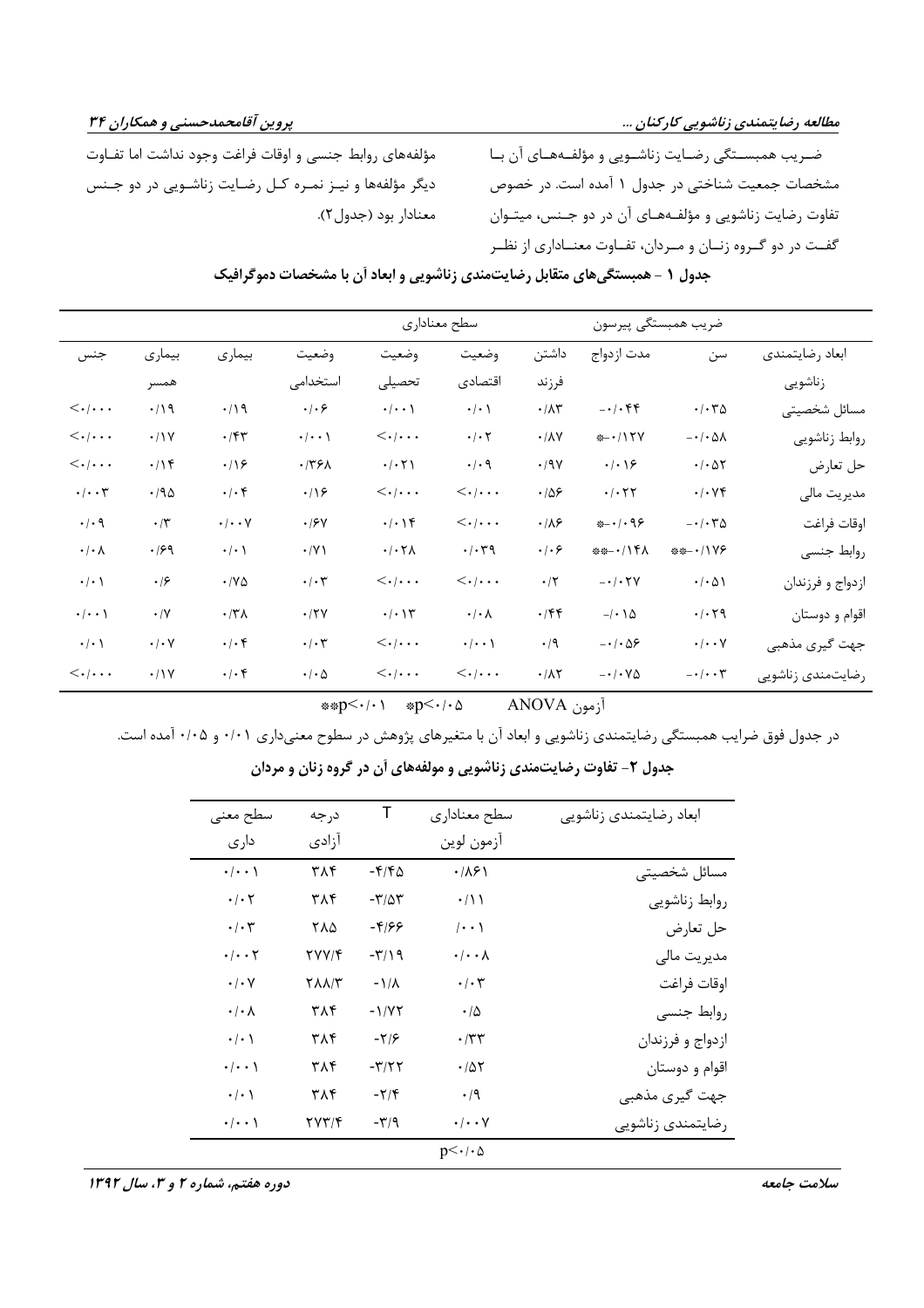۳۵ مطالعه رضایتمندی زناشویی کارکنان ...

اطلاعات جدول فوق نشـان مـی۵هـد کـه زنـان و مـردان در مؤلفههای رضایتمندی زناشویی به جز روابط جنسبی و اوقـات فراغت با هم تفاوت معناداری دارند.

نتايج به دست آمده از تحليل رگرسيون به روش گام به گام، میزان نقش هر یک از ابعاد سازگاری زناشویی را نشان داده و بـر طبق اطلاعات جدول ٣، مؤلف روابط زناشـويي ٠/٤٨ واريـانس متغیر رضایت زناشویی را پیش بینی می کرد. سپس افزودن مؤلفه مديريت مالي به معادلـه فـوق، دقـت پـيشبينـي را بـه صـورت معناداری (۲۰۰۰۰) به ۰/۸۲ افـزایش داد. زمـانی کـه مؤلفـه

اوقات فراغت اضافه شد این میزان بـه ۰/۸۷ رسـید و بـا افـزودن مؤلفه مسائل شخصيتي، ضريب پيشبيني بـه ٩١/٠ و بـا اضـافه شدن مؤلفه ازدواج فرزندان، به ۰/۹۴، اضـافه شـدن مؤلفـه حـل تعارض به ۰/۹۵ فزودن مؤلفه روابط جنسـي بـه ۰/۹۷، اضـافه شدن مؤلفه جهت گیری مـذهبی بـه ۰/۹۸ و در نهایـت افـزودن مؤلفه اقوام و دوستان به ۰/۹۹ افزایش یافت. بـه نظـر مـی,رسـد مؤلفـه مـدیریت مـالی، سـهم بزرگـی را در پـیشبینـی رضـایت زناشويي نسبت به ديگر مؤلفهها به خود اختصاص ميداد.

جدول ۳: خلاصه اطلاعات مربوط به ضرایب رگرسیون، ضریب تعیین و خطای معیار برآورد میزان تأثیر مؤلفههای مختلف بر رضایت زناشویی ( به روش رگرسیون گام به گام)

| ضريب                      | سطح                                 | نسبت                          | ضريب              | خطاى                         | ضريب                          | متغير          | گام       |
|---------------------------|-------------------------------------|-------------------------------|-------------------|------------------------------|-------------------------------|----------------|-----------|
| تعيين                     | معناداري                            | t                             | بتا               | معيار برآورد                 | b                             |                |           |
| $\cdot$ /۶۸               | $\left\langle \ldots \right\rangle$ | $\upgamma$ ۹/۰۱               | $\cdot/\Lambda$ ۳ | $\cdot$ /9                   | ۲۶۱۶                          | روابط زناشويي  | $\lambda$ |
| $\cdot$ / $\wedge$ $\vee$ | $\left\langle \ldots \right\rangle$ | ۱۶/۸                          | ۰/۴               | ۰/۹                          | ۱۶۳                           | مديريت مالي    | ٢         |
| $\cdot$ / $\wedge$ $\vee$ | $\left\langle \ldots \right\rangle$ | 1218                          | $\cdot$ /۲۹       | $\cdot$ / $\wedge\breve{\ }$ | $\mathcal{N}\cdot\mathcal{N}$ | اوقات فراغت    | ٣         |
| $\cdot$ /9)               | $\left\langle \ldots \right\rangle$ | 177                           | $\cdot$ /۲۸       | $\cdot/\Delta$               | $V/\Delta$                    | مسائل شخصيتى   | ۴         |
| $\cdot$ /94               | $\left\langle \ldots \right\rangle$ | ۱۳/۸                          | ۰/۱۹              | $\cdot/\Delta$               | ۶۱۶                           | ازدواج فرزندان | ۵         |
| $\cdot$ 195               | $\left\langle \ldots \right\rangle$ | ۱۲۵                           | ۰/۱۹              | ۰۱۶                          | $Y/\tilde{Y}$                 | حل تعارض       | ۶         |
| $\cdot$ /9 $\vee$         | $\left\langle \ldots \right\rangle$ | $Yf/\mathfrak{F}$             | $\cdot$           | ۰/۳۴                         | ۴/۹                           | روابط جنسى     | ٧         |
| .44                       | $\langle\ldots\rangle$              | $\mathbf{Y} \cdot \mathbf{X}$ | $\cdot$ /15       | $\cdot$ /۲۸                  | $\Delta$ /Y                   | جهت گيري       | λ         |
|                           |                                     |                               |                   |                              |                               | مذهبى          |           |
| ۰/۹۹                      | $\langle\ldots\rangle$              | 37/1                          | $\cdot$ /۱۲       | ۴۱۹                          | f/9                           | اقوام و دوستان | ٩         |

ابعاد رضایتمندی زناشویی وارد معادله رگرسیون شدند. مـدل رگرسیون معنادار بود. روابط زناشویی بـه تنهـایی ۶۸ درصـد از رضایتمندی را پیش بینی و تبیین مـی کـرد. مـدیریت مـالی نیـز سهمی ۲۴ درصدی در رضایتمندی زناشویی افراد تحت مطالعـه داشت.

بحث

در پژوهش حاضر میانگین نمره رضایت زناشـویی ۱۶۶/۵۹ بـا انحراف معیار ۲۷/۲۳۴ بود که این میـزان نزدیـک بـه مطالعـهی متولی [۲۲] در اردبیل بود. میانگین نمره رضـایتمندی زناشــویی

پس از تبدیل نمرات در زنان ۴۵/۱۴ و در مردان ۴۹/۳۶ بود ک این آمار نشـان دهنـدهی میـزان بـالای رضـایتمندی در مـردان نسبت به زنان مورد مطالعه میباشد. در مطالعات مختلف نشـان داده شده که زنان شاغل همسران بهتری برای مردان مـیباشـند که شاید علت رضایتمندی بیشتر مردان در ایـن مطالعـه همـین باشد که تعداد زیادی از این مردان، همسران شاغل داشتند[۲۳]. میزان نارضایتی شدید مردان در این مطالعه ۱/۷درصد و در زنان ۷/۵ درصد بود در حالی که میـزان ایـن متغیـر در مطالعـه بخشی در گروه مردان ۴/۳ درصد و در گروه زنـان ۵/۳ درصـد و

دوره هفتم، شماره ۲ و ۳، سال ۱۳۹۲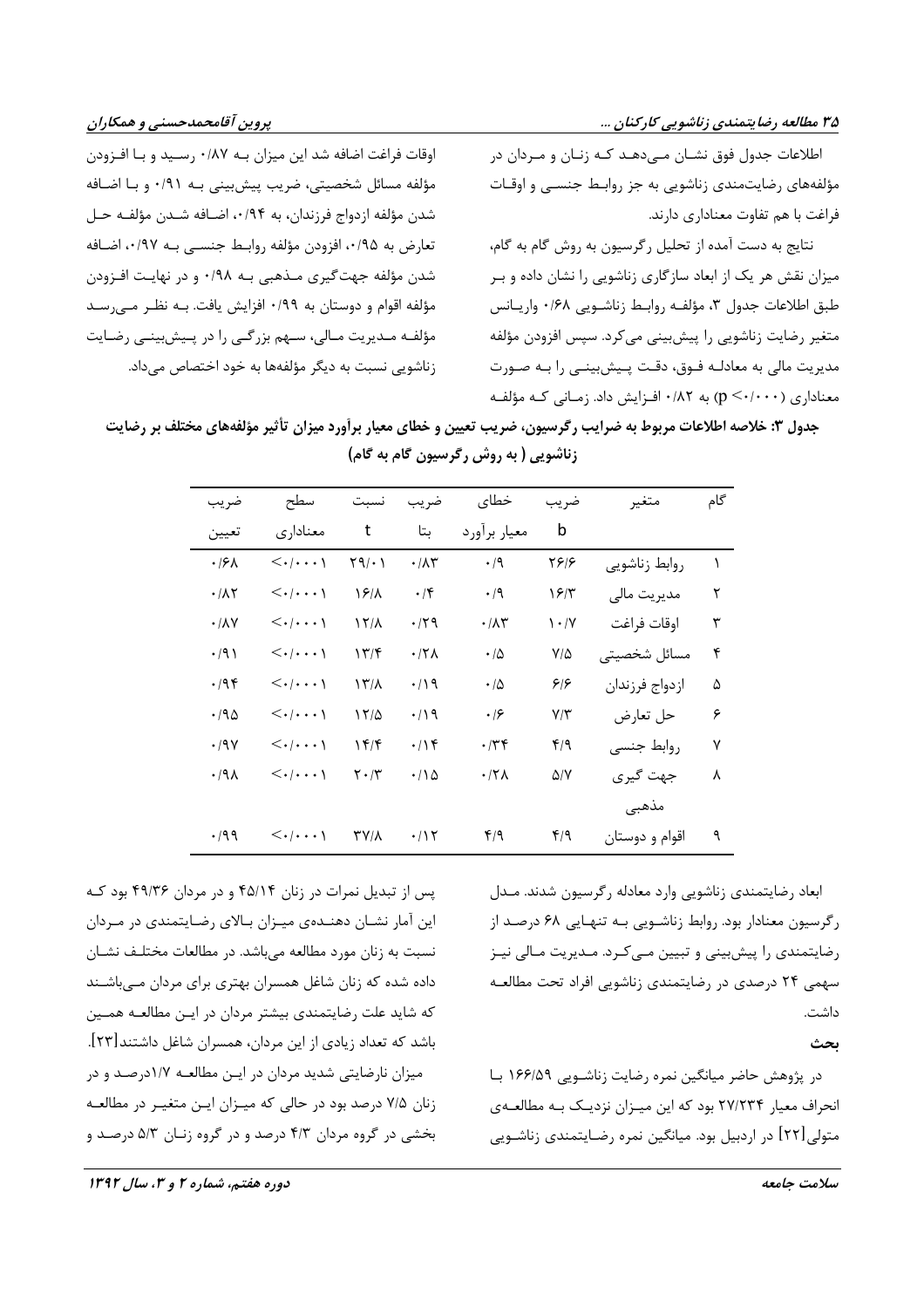#### مطالعه رضایتمندی زناشویی کارکنان ...

در مطالعه احمدی که بر روی تعدادی از کارکنـان سـپاه تهـران انجام گرفت، در مردان ٢/٨ درصد و در زنان ۶/٧ درصد بود. البته بخشی در مطالعه خود مشخص نکـرده کـه شـرکتکننـدگان در مطالعه از چه سطح اجتماعی، اقتصادی و تحصیلات برخوردار بودند و توجه به این نکته نیز ضروری است کـه مطالعـه وی در سال ۱۳۸۳ انجام شـده اسـت. ایـن در حـالی اسـت کـه میـزان رضایت نسبی در مطالعـه حاضـر ۶۱/۷ درصـد بـود کـه مشـابه مطالعه بخشی می باشد اما از میزان مطالعـه احمـدی حـدود ۱۰ درصد بيشتر بود[٢٥-٢۴].

نتايج مطالعات مختلف حاكى از اين است كه سطح تحصيلات و موقعیت اقتصادی و اجتماعی بالا، از عوامل مؤثر در رضایت زناشویی است[۲۵]. در مطالعه حاضر نیـز رابطـه معنـاداری در سطح P < · / · · ) بین سطح تحصیلات و رضایت زناشویی دیـده شد. بنی جمال نیز نشان داد که رابطـه معنـیداری بـین میـزان تحصیلات و موفقیت در زندگی زوجـین وجـود دارد[۲۶]. نتــایج مطالعه گرین نیز حاکی از این است که همبستگی میان رضایت هر یک از همسران با سطح تحصـیلات، سـن و درآمـد خـانواده، معنىدار است[به نقل از ۲۶] و اين مسـئله بـه حـدي اسـت كـه برخی محققین بر این عقیدهاند که احتـرام متقابـل، هـم خـوانی باورهای زوج، سن ازدواج، مدت زمان زنـدگی مشـترک و تعـداد فرزندان در رضایتمندی تأثیر گذار است [۲۸-۲۷]. اما در مطالعه حاضر رابطهى معنادارى بين داشتن فرزنـد و رضـايت زناشـويى مشاهده نشد که مشابه مطالعه قربانی [٢٩] بود امـا نکتـه جالـب توجه این است بین تعـداد فرزنـدان و رضـایت زناشـویی، رابطـه معنادار و معکوس دیده شـد (p =٠/٠٢٩). در مطالعــهی حاضـر، نتايج آزمون گروه هـاي مختلـف نشـانگـر آن اسـت كـه بـين گروههای مختلف از لحاظ مسـائل شخصـیتی، روابـط زناشـویی، مديريت مالي، اوقات فراغت، روابط جنسـي، ازدواج و فرزنـدان و جهت گیری مـذهبی، تفـاوت معنـیداری وجـود داشـت و فقـط مواردي ماننـد اقـوام و دوسـتان و حـل تعـارض از ايـن قاعـده مستثنی بودند. از نظر تفـاوت ابعـاد رضـایتمنـدی زناشـویی در گروه مردان و زنان نیز، تنها بعد روابط جنسی و اوقات فراغت، با متغیر جنسیت ارتباط معنیداری نداشت. همچنـین در مطالعـه

حاضر، مؤلفه روابط زناشویی، ۶۸ درصد واریانس رضایت زناشویی را پیش بینی کرد. و این در حـالی اسـت کـه قـدرت پـیش بینـی كنندگي اين مؤلفه در مطالعه احمدي ۸۵ درصد بود[۲۴]. شــايد دلایل فرهنگی اجتماعی در این تفاوت نقش داشته باشد. البته به نظر نویسنده، یکی از علل این تفاوت میتواند زمان انجام مطالعه باشد. زیرا در مطالعه حاضر (سـال ۱۳۹۰) دومـین متغیـری کـه نقش مهمی در پیشبینی رضایتمندی داشت مدیریت مالی بود در حـالی کـه در مطالعـه احمـدی (سـال ۱۳۸۴) موضـوعات و ویژگیهای شخصیتی در رتبه دوم و مدیریت مالی در رتبه پنجم قرار داشت. مؤلفه مدیرت مالی در مطالعه حاضر، سهم بزرگـی را در پیش بینی رضایت زناشویی نسبت به دیگر مؤلفههـا بـه خـود اختصاص می دهد.

**نتیجه گیری:** در ایـن پـژوهش مشـخص گردیـد کـه روابـط زناشویی و مدیریت مالی در میـان مؤلفـههـای نـهگانـه رضـایت زناشویی رابطهای قوی با رضایتمندی زناشویی داشتند. کارمندانی که از زندگی زناشویی خود ناراضی هستند بـه دلیـل آسیبی که این نارضایتی بر سایر ابعاد زنـدگیشـان نظیـر روابـط اجتماعی، تربیت فرزنـد، توانـایی شـغلی، موفقیـت تحصـیلی و سلامتی عمومی آنها دارد، نیاز بـه مـداخلات تخصصـی خـانواده درمانی و زوج درمانی دارند؛ دغدغه مسائل مالی، دغدغهای مهـم برای این کارکنـان محسـوب مـیگـردد کـه مـیبایسـت توجـه مسئولین امر را به ایـن مسـئله جلـب کـرد. همچنـین پیشـنهاد میشود، جهت بهبود روابط زناشویی، آن دسته از کارمندانی کـه در سطح رضایت نسبی و متوسط قـرار دارنـد تحـت مشـاوره زناشویی و آموزشهای مرتبط قـرار گیرنـد. زوج درمـانی، نـوعی روان درمانی کوتاه مدت است که ممکن است فقط به چند جلسه کار، بر روی مشکلات رابطهای زوجها، نیاز داشته باشد.

## تشکر و قدردانی

این مقاله گزارشـی از نتـایج طـرح پژوهشـی مصـوب کمیتـه تحقیقات دانشگاه علوم پزشکی رفسنجان می باشد، بر خــود لازم میدانیم تا از همکاری تمـامی افـرادی کـه مـا را در انجـام ايـن پژوهش یاری دادند، معاونت محترم پژوهشی دانشگاه و کارکنــان این حوزه، قدردانی نماییم.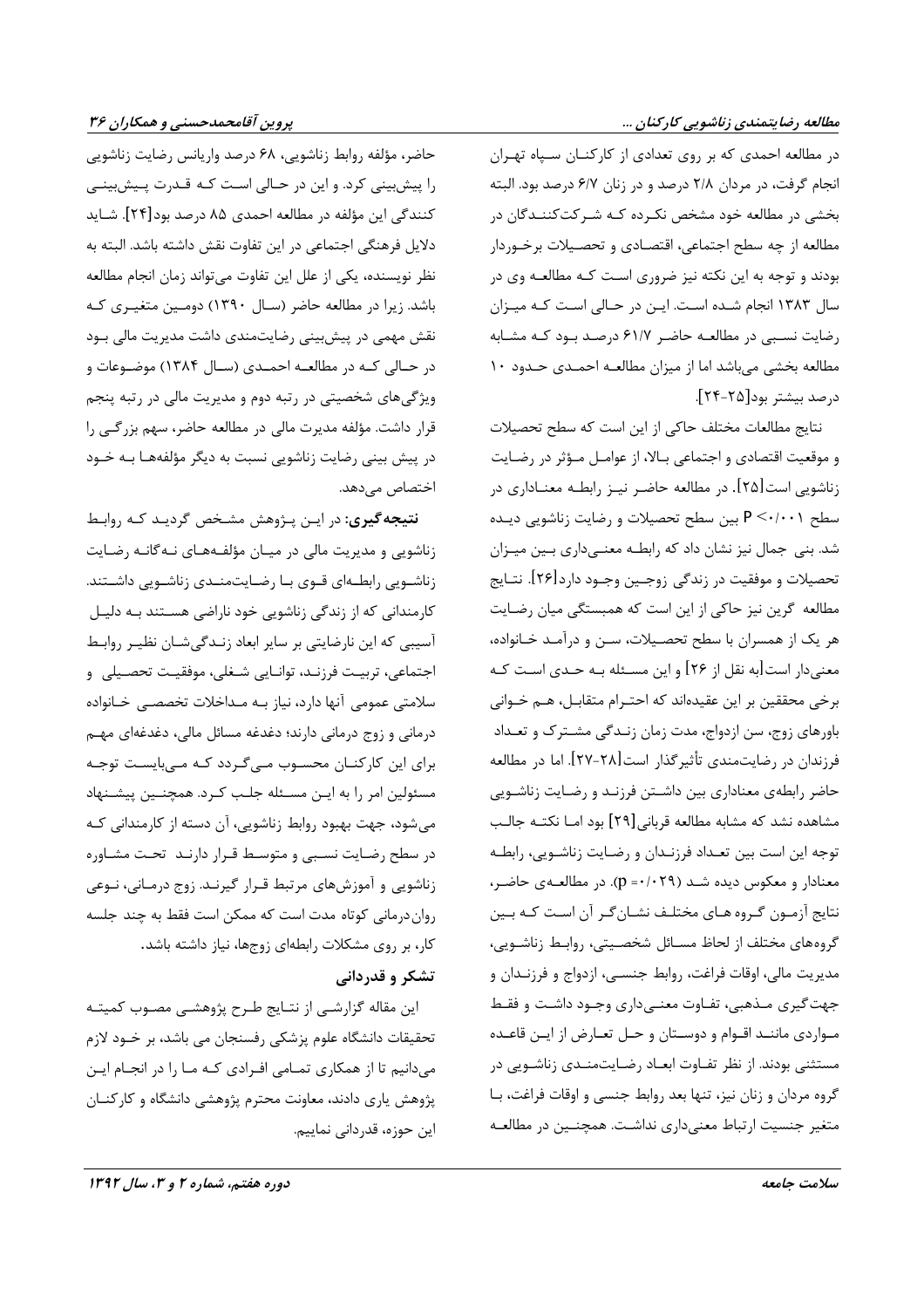### **References**

- 1. Najjarpourian S, Bahrami F, Etemadi A. Effect Of Premarital Training on Improvement Commitment Characters of Students Girls of Islamic Azad University, Fasa Branch. Journal of Family Research 2008; 4(13): 77-86. [Persian]
- 2. Brenstein F, Brenstein M. [Translated by Sohrabi T]. Marital Therapy, Diagnosis and Treatment of Marital Conflicts. First ed. Tehran: Rasa Pub: 2003: 73. [Persian]
- 3. Agha Mohammad Hasani P, Mokhtaree MR, Sayadi AR, Nazer M, Mosavi SA. Study of Emotional Intelligence and Marital Satisfaction in Academic Members of Rafsanjan University of Medical Sciences. J Psychol Psychother 2012; 2(2): 1-5. [Persian]
- 4. Soleimanian AK. Evaluation of relation between inconsequential believes with marital satisfaction in married college students. Dissertation, Tehran: Kharazmi University; 1994: 25-7.[Persian]
- 5. Fasihipoor Parizi N. Relation between Religiosity and Adjustment with Marital Satisfaction in Rafsanjan Teachers. Dissertation, Zarand: Islamic Azad University, Zarand Branch; 2012: 2-7. [Persian]
- 6. Kiani Nezhad S. Effect of Realistic Self-Statement on Women Marital Satisfaction. Research in Clinical Psychology and Counseling Journal 2011; 1(1): 31-46. [Persian]
- 7. Forghani R. Effect of CBT Training on Marital Satisfaction of Shahrkord Coupols. Dissertation, Isfahan: Isfahan University; 2003: 5-9. [Persian]
- 8. Fowers BJ, Owenz MB. A Eudaimonic Theory of Marital Quality. Journal of Family Theory and Review 2010; 2(4): 334-52.
- 9. Statistical Newsletter. National Organization for Civil Registration. 2013. Available from: http://www.sabteahval.ir/Upload/Modules/News/ImageGallery12425/KHABARNAMEH91.pd. [Persian]
- 10. Yazdanpanah Y. Effectiveness Of Premarital Education Based On Olson On The Expectation Of Marriages and Emotional Intelligence In Females In Rafsanjan. Dissertation. Mashhad: Ferdowsi University of Mashhad; 2013:36.[Persian]
- 11. Shamloo S. Theories in Personality Psychology. First ed. Tehran: Roshd Pub; 2011:45-9. [Persian]
- 12. Vaziri S, Lotfi Kashani F, Hoseinian S, Ghafari S. Sexual Efficacy And Marital Satisfaction. Thought and Behavior in Clinical Psychology 2010; 4(16):75-81. [Persian]
- 13. Mollazadeh J, Mansoor M, Ezhei J, Kiamanesh A. Coping Styles and Marital Adjustment in Martyrs Children. Journal of Psychology 2002; 6(3(23)): 255-75. [Persian]
- 14. Yazdanpanah Y. Effectiveness Of Premarital Education Based On Olson On The Expectation Of Marriages and Emotional Intelligence In Females In Rafsanjan. Dissertation. Mashhad: Ferdowsi University of Mashhad; 2013:36. [Persian]
- 15. Azizi S, Rahmani A, Ghaderi B. Marital Satisfaction in Patients with Cancer. JSC 2009; 5 (17):  $50-55$ . [Persian]
- 16. Meltzer AL, Novak SA, Mcnulty JK, Butler EA, Karney BR. Marital Satisfaction Predicts Weight Gain in Early Marriage. Health Psychol 2013; 32(7): 824-7.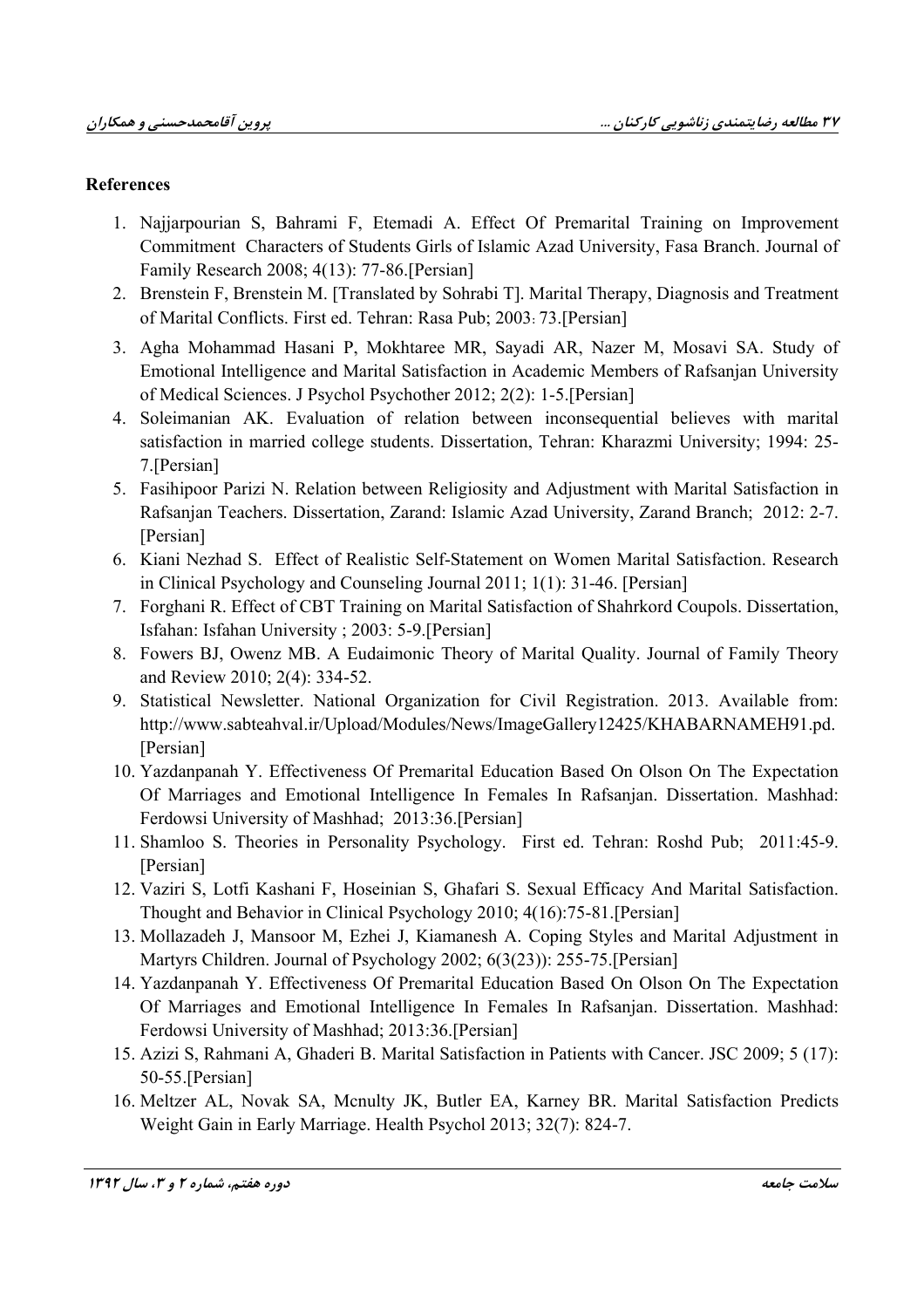- 17. Mollabagheri M, Jalal Manesh S, Zeraati H. Evaluation Of Association Between Depressive Symptoms In Adolescents And Marital Satisfaction Of Their Mothers In Toyserkan City. Mental Health Journal 2006; 8(29-30):43-50. [Persian]
- 18. Geisser ME, Cano A, Leonard MT. Factors Associated With Marital Satisfaction And Mood Among Spouses Of Persons With Chronic Back Pain. J Pain 2005; 6(8):815-25.
- 19. Mashak R. Styles of Love (Intimacy, Joy and Commitment) and Marital Satisfaction of Married Students. Woman and Culture 2009; 1(2): 83-97. [Persian]
- 20. Rajabi GH, Sarvestani Y, Aslani KH, Predicators of Marital Satisfaction in Married Female Nurses. Iran Journal of Nursing (IJN) 2013; 26(82): 22-33. [Persian]
- 21. Wagheiy Y, Miri M, Ghasemipour M. A survey about effective factors on the marital satisfaction in employees of two Birjand universities. Journal of Birjand University of Medical Sciences 2010; 16 (4):43-50. [Persian]
- 22. Blaine JF, Olson DH. Enrich marital satisfaction scale: a briefe research and clinical tool Journal of family psychology 1993; 7(2): 176-85.
- 23. Motavalli R, Bakhtiari M, Alavi Majd H, Ozgali G. Marital Satisfaction And Marital Intimacy In Employed And Unemployed Pregnant Women In Ardabil. JAUMS 2009; 9(4(34)): 315-24. [Persian]
- 24. Ahmadi KH, Marzabadi E, Mollazamani A. Evaluation of marriage situation and marital adjustment in Sepaah Staffs. Milmed Journal 2005; 7(2): 141-52.
- 25. Bakhshi H, Asadpour M, Khodadadizadeh A. Correlation between marital satisfaction and depression among couples in Rafsanjan. The Journal of Qazvin University of Medical Sciences 2007; 11 (2):37-43. [Persian]
- 26. Banijamali SH, Nafisi GH, Yazdi SM. The roots causes of family Disintegration in relation to psychosocial characteristics boys and girls before marriage. Journal of educational sciences and psychology 2004; 3(11(1, 2)):143-70.
- 27. Aghaee A, Malekpour M, Mosavar S. Comparison of Lifestyle and Marital Satisfaction in Normal and Artists Subjects. Science and Research in Psychology 2005; 21&22: 169-90. [Persian]
- 28. Sayadpour Z. Study of the Effect of the Familiarity Degree before Marriage on Martial Satisfaction. Journal of Psychology 2004; 1: 390-408. [Persian].
- 29. Ghorbani E, Sa-adatmand S, Hoseinpoor L. Woman Marital Adjustment and Marriage Duration in Urmiah City. Congress of Family Pathology in east Azerbaijan 2011: 105-9. [Persian]